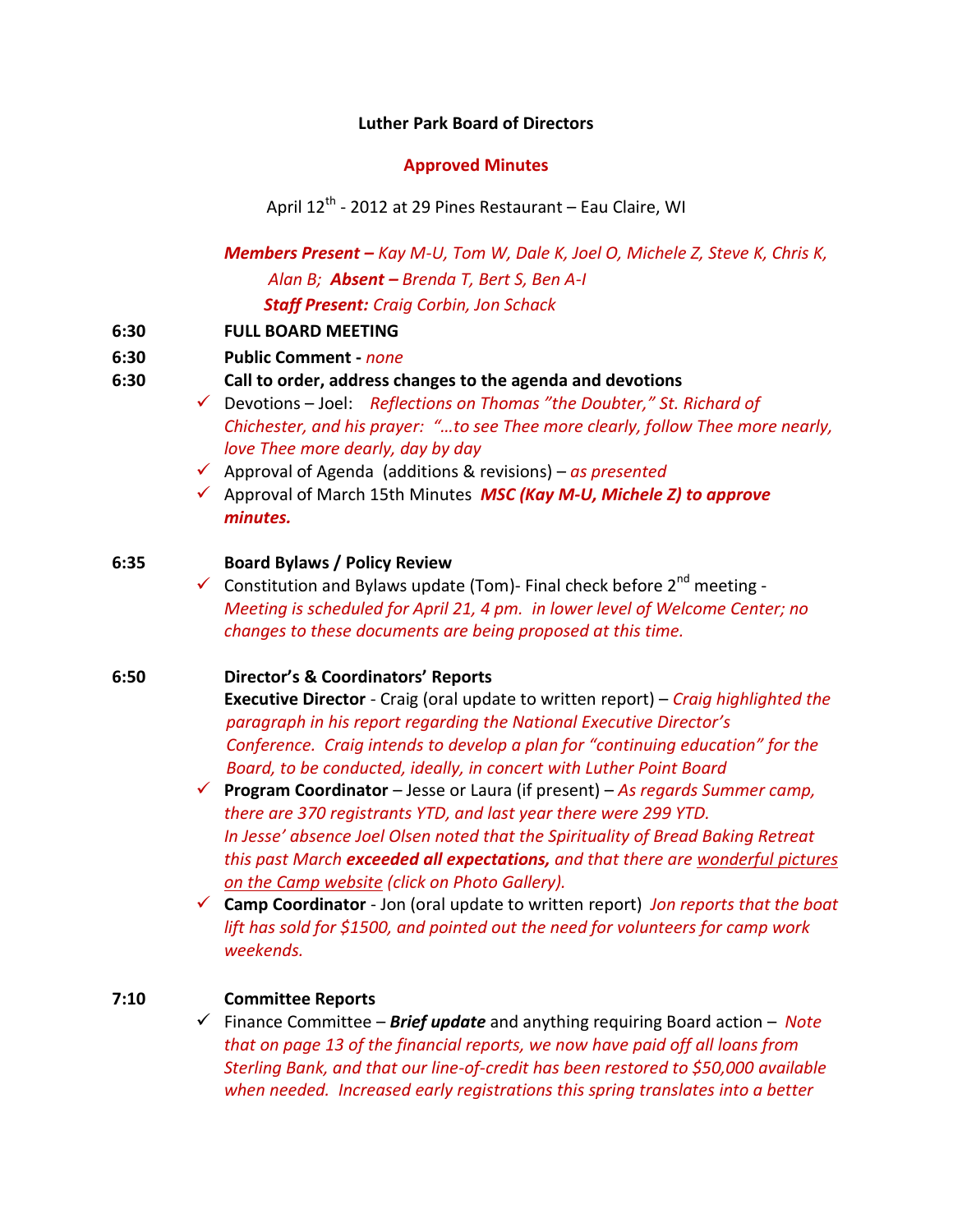*cash flow situation. Individual donations are a little behind last year; the spring "Ask" letter this year was more positive and less urgent sounding; do people respond better to urgent financial situations? Church support is behind YTD compared to 2011. Thrivent Choice dollars are up. The mild winter has enabled us to save \$4000 on energy costs, and this helps offset an increase of \$3000 in maintenance expenditures, due to painting and plumbing projects underway in several of the cabins at this time.* 

*The Finance Committee is recommending that \$250/month (which formerly was the interest payment to Sterling Bank) be used to pay down principal at First Lutheran Endowment fund, or to repay our own borrowing from our own endowment. Consensus among the Board was that we work on repaying our own endowment fund.* 

 $\checkmark$  Accept Financial Report

 $\checkmark$ 

 $\checkmark$ 

 $\checkmark$ 

- *MSC (Steve K, Tom W) to accept the Finance Committee report, as presented.* ✓
- Property Committee *Brief update* and anything requiring Board action *The Nature Center and the Quonset is being readied to be roofed at a later date. Volunteers are needed to build some new picnic tables. The boiler room in the Dining hall is being fixed as is a new electric panel in Dining Hall.*
- $\checkmark$  Program Committee **Brief update** and anything requiring Board action -*Committee is reviewing curriculum for the summer; some summer staff is still needed; Jesse is addressing these issues.*
- Joint Executive Committee Meeting *Meeting on April 23rd*

## **7:30 Un-finished business**

- o Camp house update- Final Sale Update/Summary of income *completed. Kay M-U reviewed the closing statement, and added that she is contributing back to the Camp the fees associated with the Title work, in the amount of about \$400, for which the Board offers a resounding "Thank You Kay – for this gift and for all your hard work on this project. How wonderful it came to pass so quickly!"*
- o Luther Woods Committee Update- Craig, Dale and Tom *Board spent good amont of time reviewing maps and sites plans of the Luther Wood's property. MSC (Tom W, Kay M-U) to offer for sale 130 (+/-) acres of the east half of our current parcel, and that we be open to selling an additional 20 (+/-) acres on the north end, with our starting offer being \$2200 per acre. [Note: this leaves Luther Woods between 150 and 180 acres for camp programming. Maps outlining the parcels under consideration are attached to the paper minutes.]*
- o *Some of the possible means for listing the sale include Lakeplace.com, a local realtor in Birchwood, Craigslist, WhiteTailproperties.com, and word of mouth*
- o Advocate Program/Ambassadors Program update (if any) *no report*